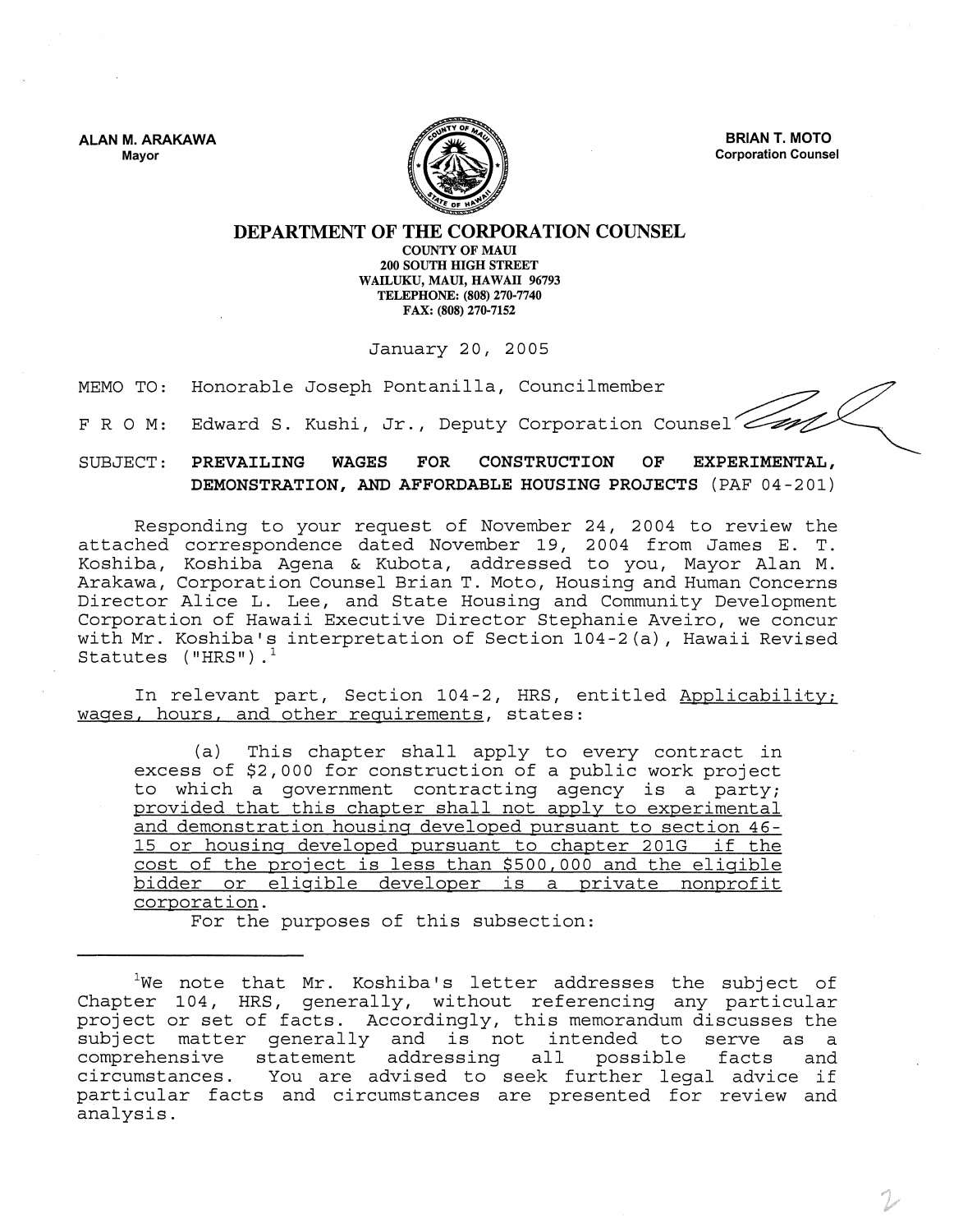Honorable Joseph Pontanilla January 20, 2005 Page 2

> "Contract" includes but is not limited to any agreement, purchase order, or voucher in excess of \$2,000 for construction of a public work project.

> "Governmental contracting agency" includes any person or entity that causes either directly or indirectly the building or development of a public work.

> "Party" includes eligible bidders for and eligible developers of any public work and any housing under chapter 201G; provided that this subsection shall not apply to any housing developed under section 46-15 or chapter 201G if the entire cost of the project is less than \$500,000 and the eligible bidder or eligible developer is a private nonprofit corporation.

> "Public work" means any project, including development of any housing pursuant to section 46-15 or chapter 201G, and development, construction, renovation, and maintenance related to refurbishment of any real or personal property, where the funds or resources required to undertake the project are to any extent derived either directly or indirectly from public revenues of the State or any county, or from the sale of securities or bonds whose interest or dividends are exempt from state or federal taxes.

> (b) Every laborer and mechanic performing work on the job site for the construction of any public work project shall be paid no less than prevailing wages; .... (Emphasis added) .

The housing statutes referenced in Section 104-2, HRS, also incorporate the requirements and limitations of Chapter 104, HRS. Section 46-15.01, HRS, states:

This chapter shall not be construed to exempt counties from the application of chapter 104 to experimental and demonstration housing projects pursuant to section 46-15. (Emphasis added) .

Similarly, Section 201G-133, HRS, states:

Rate of wages for laborers and mechanics. The corporation shall require an eligible bidder or eligible developer of a housing project developed under this subpart to comply with the requirements of section 104-2 for those laborers and mechanics hired to work on that housing project; provided that this section shall not apply to a housing project developed under this chapter if the entire cost of the project is less than \$500,000 and the eligible bidder or eligible developer is a private nonprofit corporation.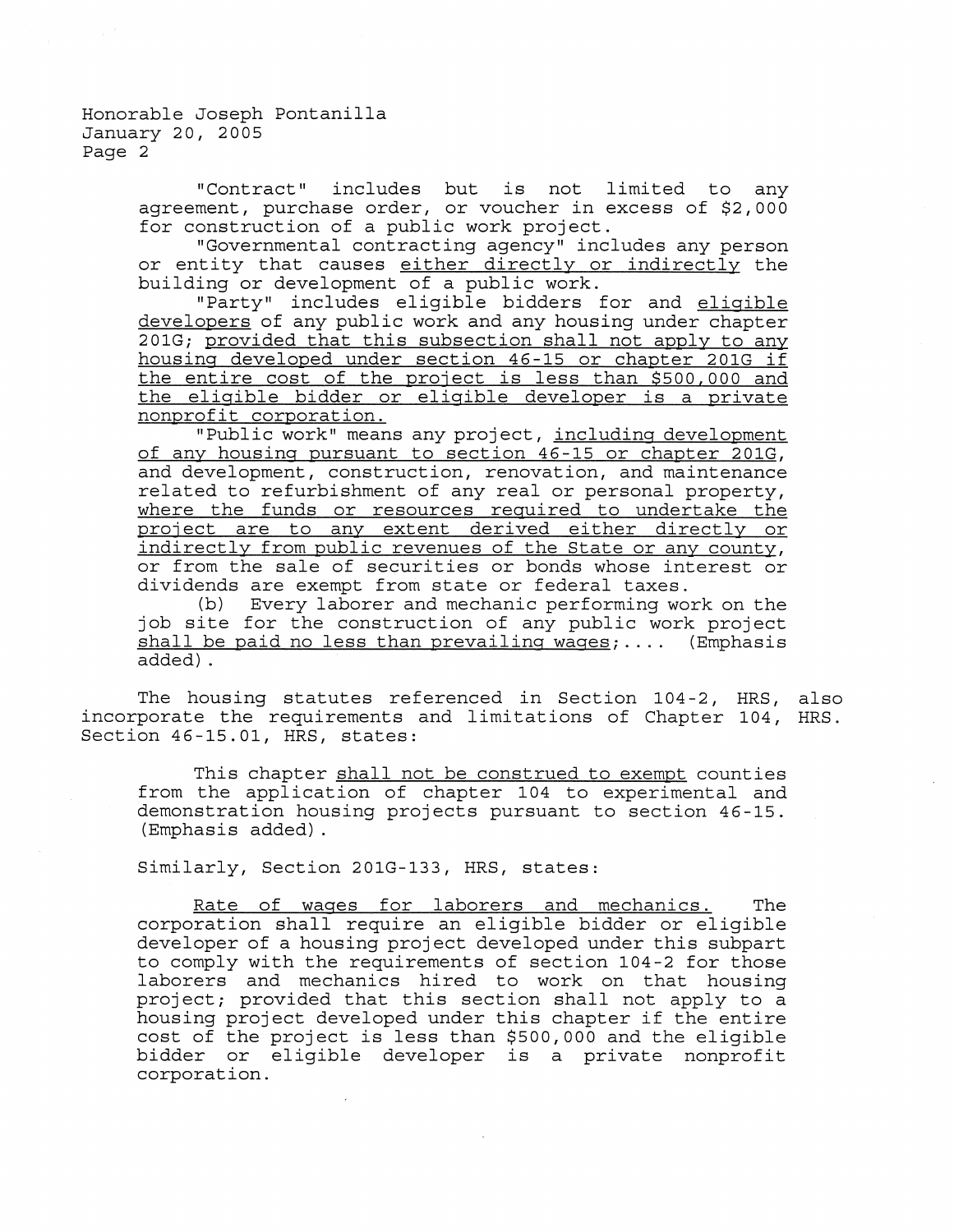Honorable Joseph Pontanilla January 20, 2005 Page 3

Based on the plain language of the above-referenced statutory provisions, we believe that laborers and mechanics hired by eligible bidders or developers to work on a project meeting the definition of "public work", including a Section 46-15 or Chapter 201G, HRS, project, must be paid no less than prevailing wages, except with regard to a Section 46-15 or Chapter 201G, HRS, project where:

- (1) The entire cost of the project is less than \$500,000; and
- (2) The eligible bidder or eligible developer is a private nonprofit corporation.

Call if further clarification and/or discussion is needed.

APPROVED FOR TRANSMITTA BRIAN T. MOTÓ

Corporation Counsel

cc: Alan M. Arakawa, Mayor Alice L. Lee, Director, Department of Housing and Human Concerns S:\ALL\Advisory\ESK\memo to pontanilla re prevailing wages and 201G projects.wpd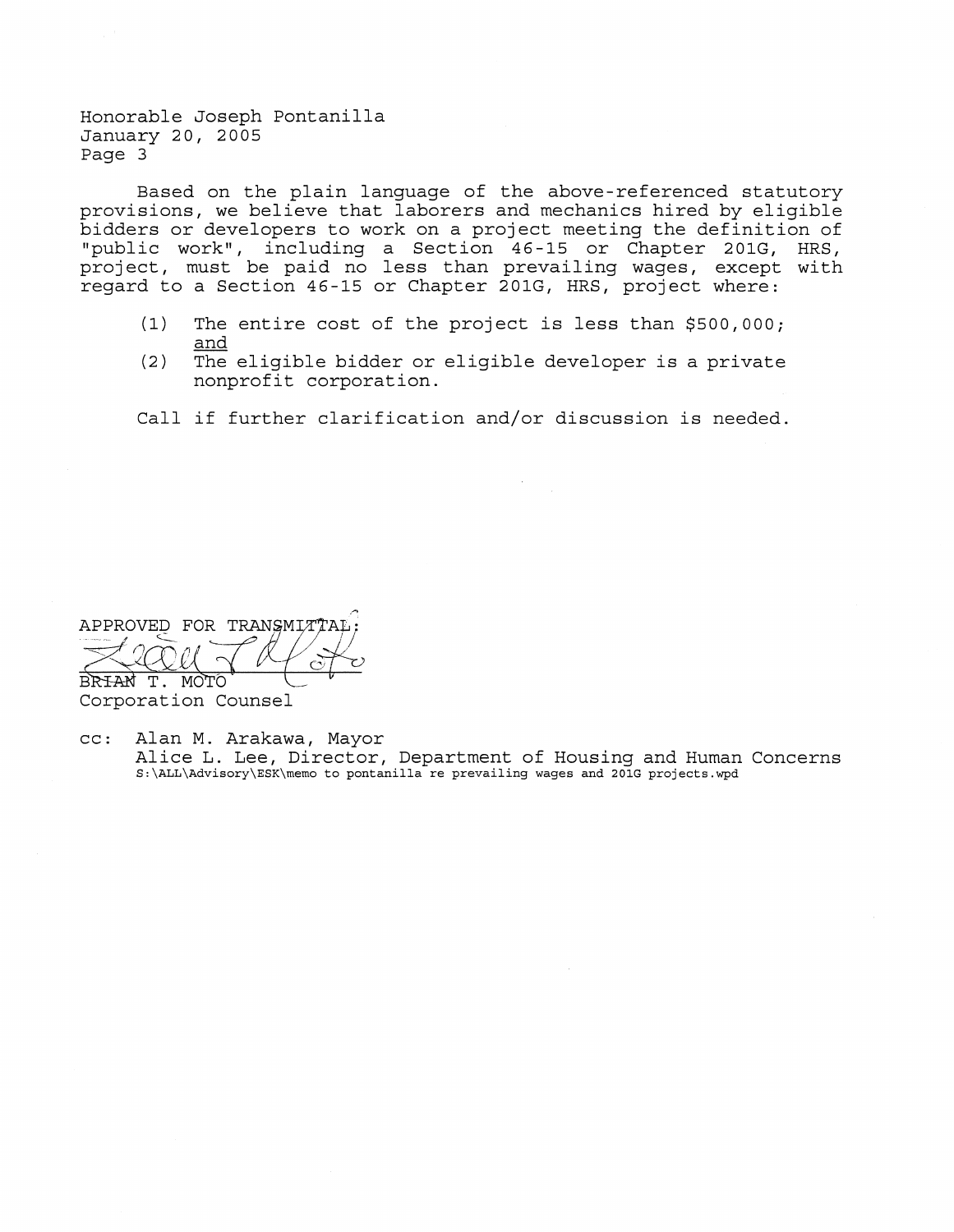## KOSHIBA AGENA & KUBOTA

November 19, 2004

*INECE Altornelys At Law*<br>CRATICLE OF ALLOW

*Chigo Pauahi Tower* 7001 Bishop Street<br>1001 Bishop Street<br>2004 Popolylu, Hawaii 96813<br>723-3900 Facsimile (808) 523-9829

The Honorable Alan M. Arakawa Mayor, County of Maui 200 South High Street Wailuku, Hawaii 96793

The Honorable Alice L. Lee Director of Housing and Human Concerns County of Maui 200 South High Street Wailuku, Hawaii 96793

The Honorable Brian T. Moto Corporation Counsel County of Maui 200 South High Street Wailuku, Hawaii 96793

The Honorable Joseph Pontanilla Council Member, County of Maui 200 South High Street, 7<sup>th</sup> Floor Wailuku, Hawaii 96793

The Honorable Stephanie Aveiro Executive Director Housing and Community Development Corporation of Hawaii 677 Queen Street, Suite 300 Honolulu, Hawaii 96813

## Re: Development of Housing Projects Pursuant to Section 46-15 and Chapter 201G, Hawaii Revised Statutes / Prevailing Wages

Dear Mayor Arakawa, Council Member Pontanilla, and Directors Lee and Aveiro:

We represent The Pacific Resource Partnership (''PRP''), a collaborative organization between the Hawaii Carpenters Union and its signatory contractors, whose purpose is to strive for a level playing field and fair play in the construction industry. It has come to our attention that certain developers have the mistaken belief that prevailing wage rates pursuant to Chapter 104, Hawaii Revised Statutes, need not be paid to laborers for any housing project developed under either Section 46-15 or Chapter 201G, Hawaii Revised Statutes. The express language of Chapter 104, however, specifically exempts from the prevailing wage rate requirement only housing projects (developed under Section 46-15 or Chapter 201G) developed by a nonproft corporation that have a cost less than \$500,000. We interpret the applicable law to require all other developers (under Section 46-15 and Chapter 201G) to pay its laborers prevailing wage rates.

We would appreciate it if you would confirm whether or not the County of Maui and its respective agencies concur with our interpretation of these laws.

 $\mathbf{r}_{\mathrm{in}}$